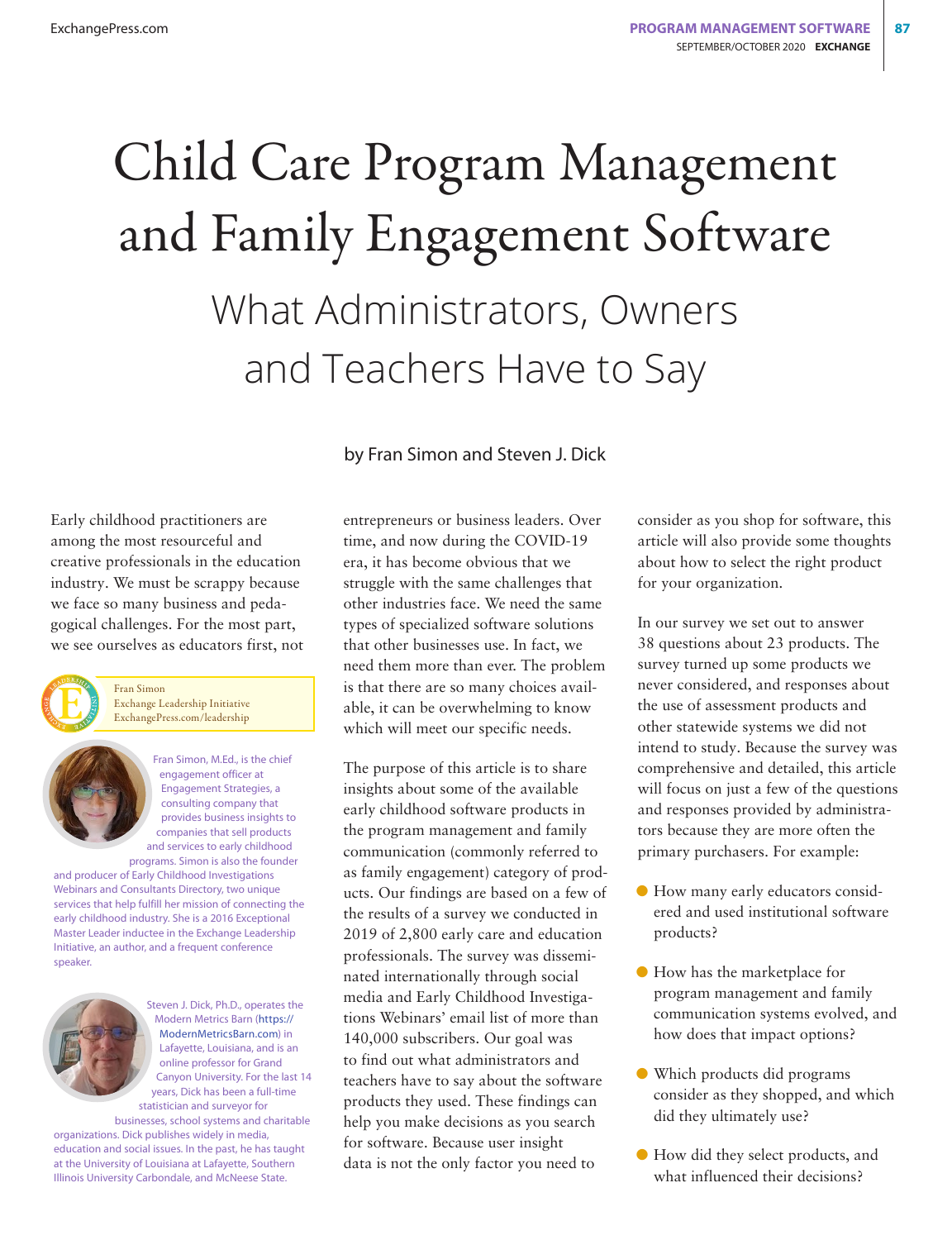#### Figure 1 **Number of Products Introduced by Year**



**How many early educators consider and use early childhood program management or family communication software products?**

First, we looked at software consideration and usage. Among the survey respondents:

- 38 percent specifically considered buying software for their programs, whether or not they ultimately used them.
- $\bullet$  62 percent had never considered or shopped for software products for the programs where they work.
- D More than half of the respondents who shopped for software (56 percent) eventually adopted a product to:
	- either meet their own needs (46 percent) or
	- fulfill teacher requests (32 percent).
- D 44 percent of the administrators who reported they never used the products we reviewed were either unaware that they were available, did not see the need to use them, were inhibited by cost, or had technical issues. Still,

77 percent were interested if their objections or obstacles could be resolved.

Ultimately, it is clear that while some early education administrators either bought these software products themselves or are using products provided to them by their organizations, a far greater proportion of administrators still do not use these products. While our industry is opening up to adopt technology, there are still obstacles to adoption. We will discuss that later in the article.

**How has the marketplace for program management and family communication systems evolved, and how does that impact options?**

The availability of software products for program management began in the late 1980s and early 1990s, well before the internet became ubiquitous. EZCare, ChildPlus, and Procare were the first to launch software to help program administrators manage data about children and, in the case of EZCare and Procare, manage tuition. (ChildPlus was initially developed to meet the heavy reporting requirements required of Head Start programs.)

These products were just in time to help programs when personal computers became available, but way ahead of the internet curve, and even more ahead of the early childhood profession. As our profession caught up with access to technology, availability heated up.

In the past ten years, technology companies have flocked to provide more internet-delivered (commonly referred to as "cloud" or "software as a service") software designed specifically to address some of the biggest challenges facing early childhood program businesses. From program management and reporting systems, to family communication, to customer relationship management software and quite a few other products in between, we are experiencing a modern-day renaissance for child care software. Now there are more than 30 products in this category and it is growing every day. In Figure 1, you can see history of product launches for comprehensive program management and the rapid entry of family communication products entering the market that began in 2010.

While program management systems have been around for a while, it seems a lot of companies decided simultaneously that using the internet to communicate with families was a good idea. In the chart above, you can see that beginning in 2009 through 2015, ten new family communication systems were launched. The trend to offer family communication tools has evolved from the demands of the current generations of digital native parents who expect communication to be at their fingertips. This trend began in the broader educational technology industry, especially in K-12 schools. In fact, some of the family communication systems that survey respondents reported using were designed for K-12 use, not specifically for early childhood programs; however, our study zeroed in on those that were designed specifically for early childhood education programs.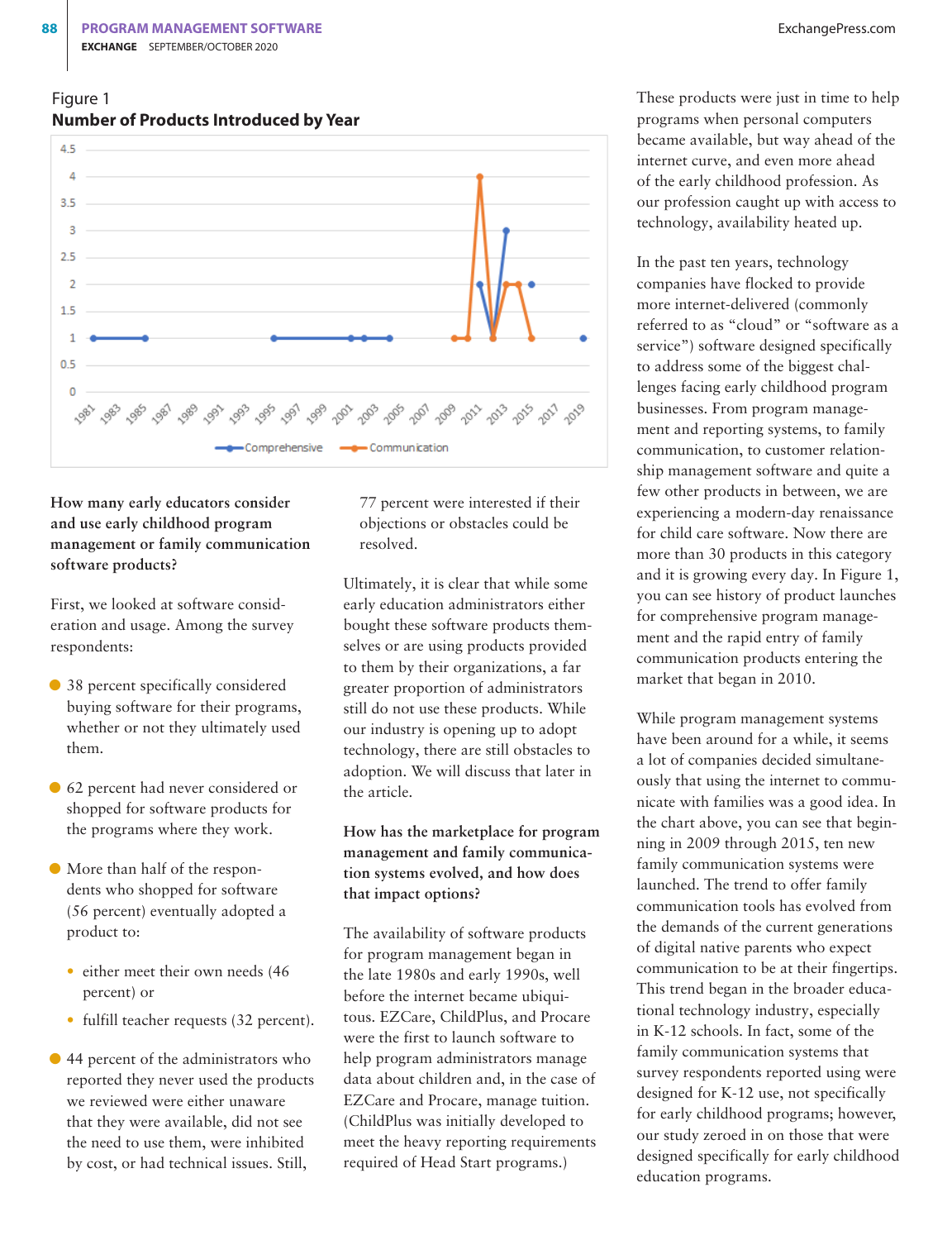It is important to point out that two of the products included in the family communication category are designed around the process of documentation that is often used in Reggio-influenced or emergent curriculum programs. Both products, Educa and Storypark, emerged from New Zealand, where including families in the documentation process is part of the nationally mandated framework for early education programs. They include the media-sharing capabilities of the other family engagement software products and robust functionality to make pedagogical documentation seamless for staff and families alike.

Also included in the family communications classification is a true family engagement product: ReadyRosie, which stands out as distinctly different than the others, which focus on communicating with families, not having them engage with their children. ReadyRosie focused on engagement by delivering video and text-based activities based on best practice that can be done at home. Another product in this engagement category that did not come up in our survey is Vroom, which is similar to ReadyRosie.

# **There is a trend to merge family communication and program management products.**

One important takeaway is that there are plenty of options for early childhood software. However, be aware that the

*The survey focused on family communications and program management products. We did not ask specifically about software designed to solve other very real problems child care administrators face. The are other product classifications. Here are a few other product classifications and products in that class.*

| Lead management and marketing    | Childcare CRM                            |
|----------------------------------|------------------------------------------|
| Document Management              | Upbup                                    |
| Compliance and process mangement | 1Place                                   |
| Assessment                       | COR Advantage, GOLD<br>and Work Sampling |

*Most of these products can work with some of the program management systems. If you are interested in these products, but you use program management systems, it is a good idea to find out if they work together. Every year, more software categories and products are introduced, so it makes sense to scan the marketplace for new solutions regularly.*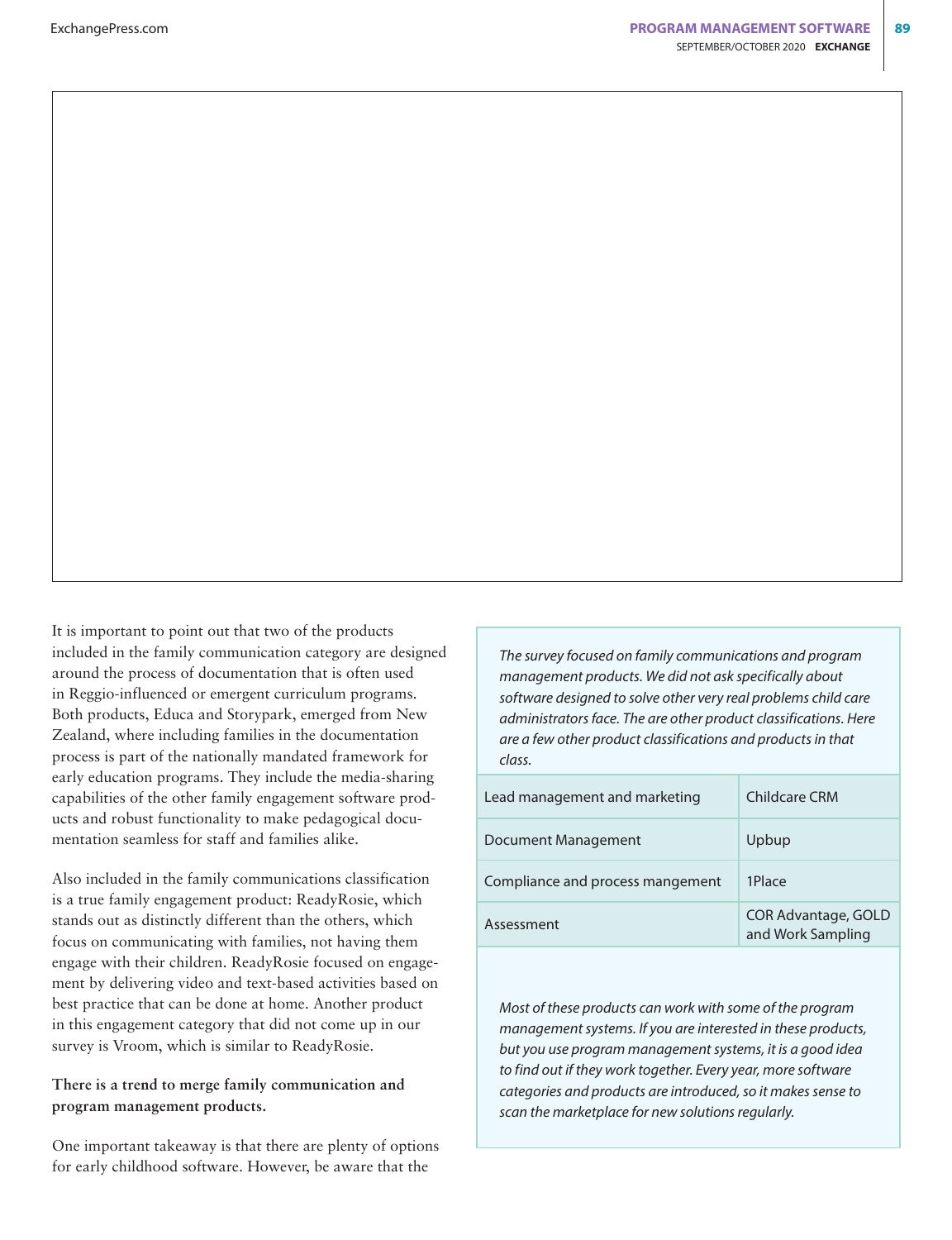family communication systems and program management systems are becoming more alike than different. Some family communication tools expanded their features to include program management functionality, and some of the program management products have added family communication functionality. In other words, the categories of products are beginning to blur, and now there are more comprehensive or all-in-one products with similar functionality. For example, Brightwheel, HiMama, and a few other products originally began as family communication tools and have morphed to include program management as well, and products such as Smartcare, Procare, and EZcare have added family communication functionality. And, as of the past couple of years, some products have launched as all-in-one.

All of these changes and products are great for the early education market, but as you shop for products, you should scrutinize exactly what "all-inone" means. Typically, the strongest functionality included in the all-in-one products is the functionality for which it was originally intended, and the expanded functionality may not be as full-bodied as other products. This is just one of the reasons you need to identify and prioritize the problems your program needs to solve before you go shopping for software, so you can match the relative strengths and weaknesses of the products to your needs.

# **Which products did programs consider and which did they use?**

We discovered that most early education buyers considered more than one product before subscribing. Of the administrators that use software products, 54 percent actively shopped for the products, and considered 2.9 titles. Those that ended up not adopting software considered 2.5 software products. Our survey explored not only which products were most often used, but also which were most considered before ultimately purchasing. Figure 2 compares the products most often considered and those selected for purchase. The color coding indicates which products are program management software, family communication software, or other types of systems. Please note that these categories are somewhat fluid, because of the aforementioned trend for the products to become more comprehensive. The key reflects the product class at the time of the survey.

While the chart shows results in order of number of responses (from highest to lowest), consider that the most popular products are not necessarily better than others. In fact, in our review, some of the less frequently considered or used products actually scored well on satisfaction factors. There are many variables that propelled some products to the top, including the number of years they have been available, the size of the organizations that use the products (big chain organizations buy on behalf of their many programs so they have more users) how much the product has been marketed, and the amount of buzz that has been generated about the product.

In Figure 3, you can see that three products dominate the top spots. Procare, one of the products available the longest, was used by 27 percent of the administrators. The top three programs—Procare, HiMama and Brightwheel—accounted for 45 percent of the respondents. This means that most of the systems have significantly fewer customers than Procare. It is of note that HiMama is very well marketed and Brightwheel has generated more buzz because it was on Shark Tank (Feloni, 2016). All three compa-

### Figure 2 **Products Most Considered and Most Used by Program Administrators**

| Key                 |                       |
|---------------------|-----------------------|
| Program Management/ | Family Communication/ |
| "All-in-One"        | Documentation         |
| Other               | <b>CACFP</b>          |

| <b>Products Considered</b> | <b>Products Used</b> |
|----------------------------|----------------------|
| HiMama                     | Procare              |
| <b>BrightWheel</b>         | Other                |
| Procare                    | <b>HiMama</b>        |
| <b>Tadpoles</b>            | <b>BrightWheel</b>   |
| F7Care                     | <b>Tadpoles</b>      |
| Storypark                  | <b>EZCare</b>        |
| Kaymbu                     | <b>KidKare</b>       |
| Sandbox                    | Seesaw               |
| Seesaw                     | <b>Ready Rosie</b>   |
| Smartcare                  | Kaymbu               |
| <b>KidReports</b>          | <b>Bloomz</b>        |
| Lifecubby                  | KidReports           |
| <b>KidKare</b>             | Storypark            |
| <b>Ready Rosie</b>         | <b>Daycare Works</b> |
| <b>Daycare Works</b>       | Kinderlime           |
| Kinderlime                 | Lifecubby            |
| Educa                      | Sandbox              |
| <b>Kangaroo Time</b>       | Educa                |
| <b>Bloomz</b>              | <b>Parent Square</b> |
| Parent Square              | Smartcare            |
| Jackrabbit                 | <b>Kangaroo Time</b> |
|                            | Jackrabbit           |

nies are funded by venture capital, which makes is easier for them to grow and compete. (Some of the other products we reviewed also receive private equity funding.)

# **What influenced early childhood software buyers' decisions?**

As we set out to survey early childhood software users, we wondered what exactly drove them to begin looking.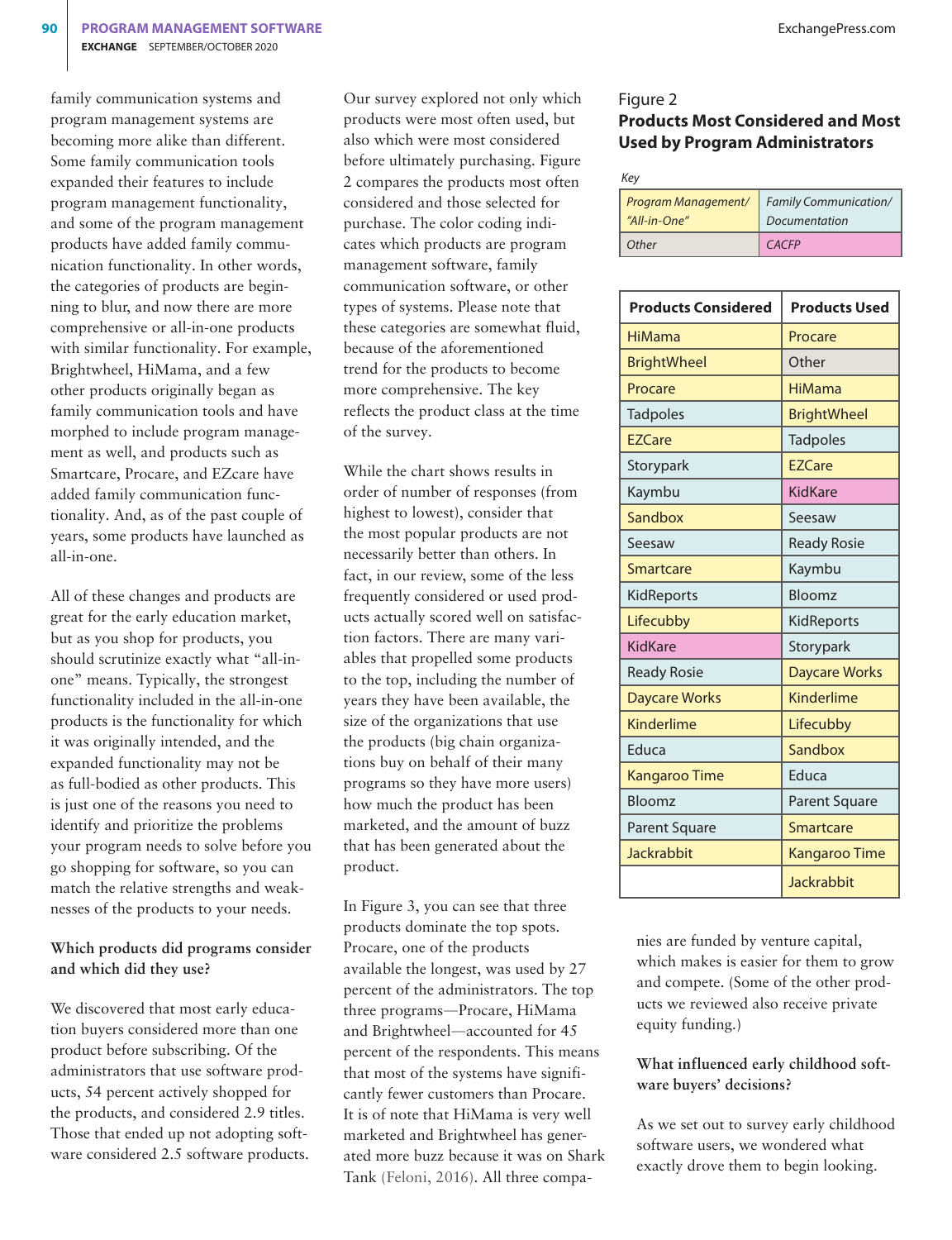Advertiser 1/2 page Horizontal

Figure 4 draws an interesting picture of influences. It was no surprise that administrators were prompted to begin shopping based on problems they needed to solve because they needed the results (36 percent). The second most cited reason for beginning the search was prompted by staff members' requests (24 percent). Requests from families (22 percent) and previous experience with a product (12 percent) followed closely behind. Colleagues' experiences (7 percent) and board member requests (6 percent) were the least influential reasons for beginning the search, but on another question, colleagues' referrals were highly rated as a factor in the selection of specific products.

# **Of those who purchased software, did marketing strategies influence buyer's decisions?**

We wondered if marketing and sales strategies influenced decision-making about software purchases. As you

# Figure 3 **Products most Used by Administrators**



can see in Figure 5, buyers were most influenced by product demonstrations presented by company representatives, with 81 percent of buyers reporting that the demonstration was most important. Trials followed closely with 78

percent. From our experience working in the early education technology sector, we were surprised to find trials to be so important, because typically ECE customers sign up for trials but end up not using them. While that finding is